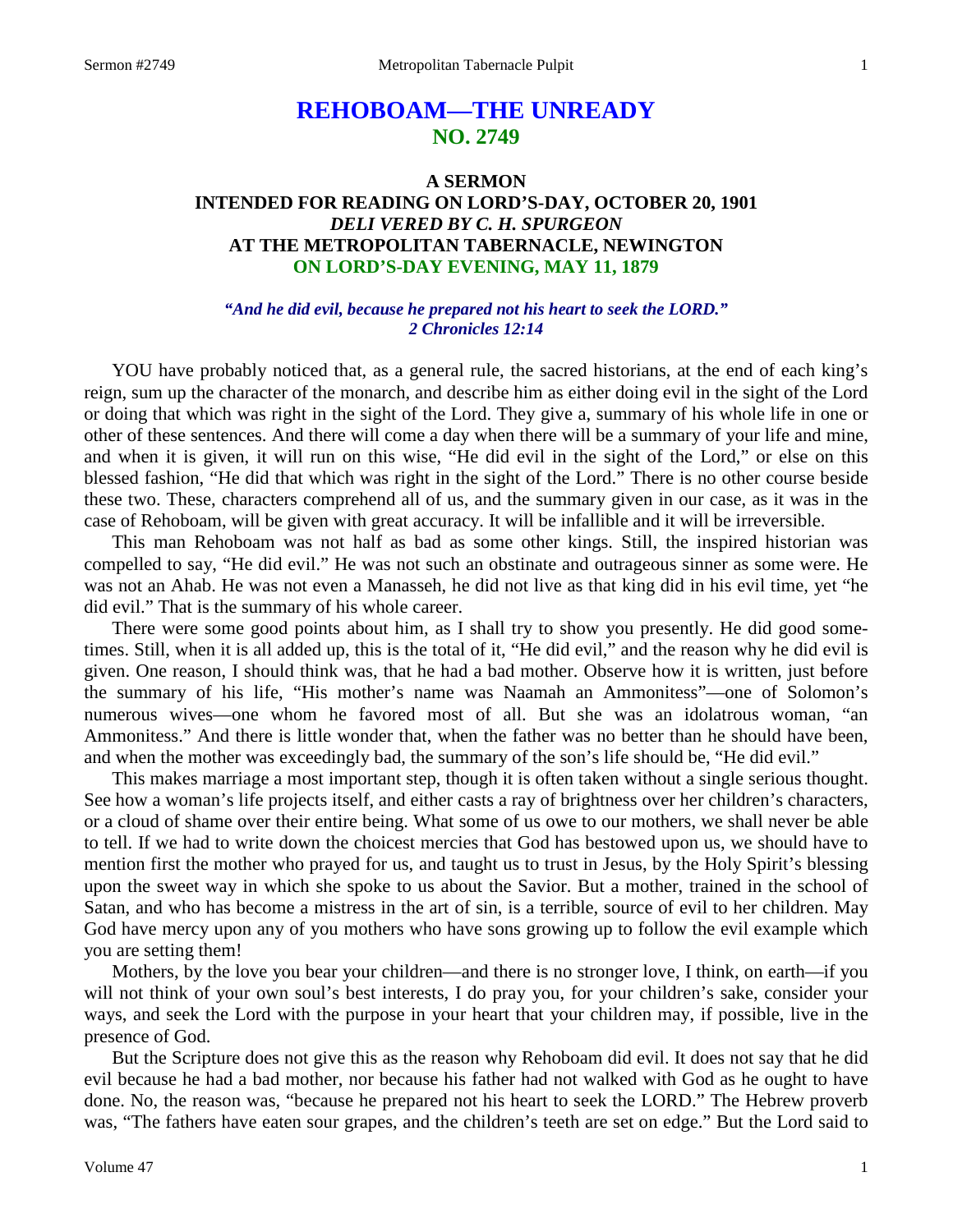His ancient people, through the prophet Ezekiel, "Ye shall not have occasion any more to use this proverb in Israel….The soul that sinneth, it shall die." God will judge each one according to his own deeds, and if you should, unhappily, have been born of the most ungodly parents who ever lived, there is no reason why God's grace should not begin to work in your family with you. If all your training has been adverse to godliness, the sovereign grace, that takes one of a city, and two of a family, and brings them to Zion, may select you as its object.

I know several brethren here, who have each one said to me with great sorrow, "I am the only one out of my family, so far as I can judge, that knows the Lord. Looking back, I can trace no pedigree of saints, and looking around me, neither brother, nor sister, nor uncle, nor cousin, seems to have any fear of God." Ah, my dear friend! if you have been so distinguished by the grace of God, you ought to love Him much and praise Him much. And as you will be sure to be watched, and pecked at, like a speckled bird, mind how you live. May your light so shine before men that they, seeing your good works, may glorify your Father who is in heaven.

No, though Rehoboam walks in an evil way, it is not set down to the examples of his father and mother, but it is written, "He did evil, because he prepared not his heart to seek the LORD."

What does this expression mean? I am going to try to find out because I feel sure that the same reason is operating upon a good many other people. It does not say that Rehoboam did evil because he was of a vicious temperament, or because he had strong passions, or because he was a downright thoroughly bad fellow. No, he was not quite that, but he did evil because of something which he did not do.

> *"Satan finds some mischief still For idle hands to do"*

and as Rehoboam "prepared not his heart to seek the Lord," Satan found him evil to do and he did it.

**I.** So I judge that this expression means, first, that HE DID NOT BEGIN LIFE WITH SEEKING THE LORD.

His father Solomon did, when he found himself lifted up to the throne of Israel while he was yet a young man, Solomon spread his case before the Lord, and asked for wisdom, and in consequence, taking it as a whole, his reign was a grand one and his kingdom attained to a high state of prosperity. He was faithful to the worship of JEHOVAH, in the main, though there was a sad turning aside to idols, and he acted wisely in most of his ways, so that the wisdom of Solomon became proverbial. That result was due to the fact that God gave to him "wisdom and understanding exceeding much, and largeness of heart, even as the sand that is on the sea shore." He asked of God wisdom, and God gave it to him.

But this foolish son of his asked not for wisdom. The scepter was there, so he grasped it. There was an empty throne, so he sat down upon it. I daresay he fancied it was a very fine thing to be king over Israel, and his thoughts did not go much beyond the mere external pomp and splendor of royalty. He did not intend any ill, and he was not very determined upon doing that which was right, and probably he never thought of commencing his career by asking the blessing of God upon it.

I hope no one, whom I am addressing, would really resolve to lead a bad life, but mind you, it may happen to you, as it did to Rehoboam, that the summary of your life will be, "He did evil, because he prepared not his heart, to seek the LORD." So much in life depends upon how we begin that I could wish that no boy ever left his home to go to school—that no boy ever left school to go to a clerkship, or to serve his apprenticeship to a business—without stopping a while and praying the Lord to guide him in every step so that he might act wisely. And I might add that it would be well if older men would do the same, and in beginning anything fresh, prepare their hearts to seek the Lord.

This young man Rehoboam felt that he needed some kind of guidance, yet he did not seek the Lord, but *he called together a number of counsellors*. Now, it is quite right to seek counsel of men who are wiser than we ourselves are, but he who trusts to earthly counsellors, instead of to God, is guilty of great provocation against Him who is full of wisdom, and who ought to be the Guide of our youth and of our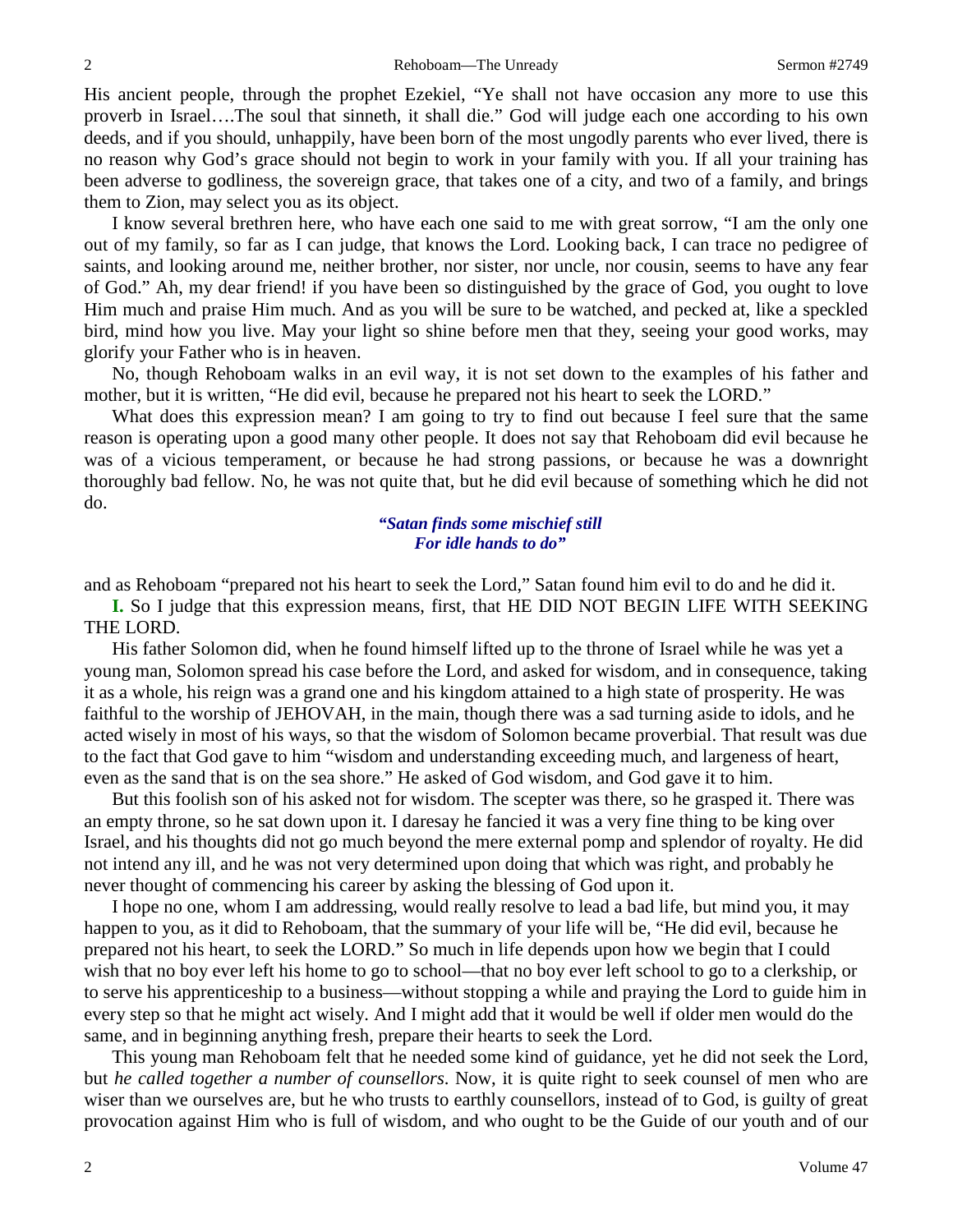whole lives. Calling his father's wise counsellors together, at the beginning of his reign, Rehoboam submitted the people's grievances to them. But like the fool that he was, he rejected their counsel, and followed the foolish advice of the younger men like himself, the fops about the court, the swells, the gilded youths of the period, and so committed a gross act of folly.

It usually happens that, when men will not ask counsel of God, if they go to other sources for guidance, *they generally accept the very worst form of advice*. When men trust in men, it is strange how often they trust in the worst and not in the best of men. Yet I know not that it is strange, for that same infatuation, which leads a man to reject his God, almost necessarily leads him to despise those upon whom God has bestowed any measure of light and wisdom.

So this young prince asked counsel of others, who were as foolish as he himself was, and the result of following their advice was that ten tribes out of the twelve were rent away from him, and formed into an independent kingdom. What a different life there might have been, not only for himself, but for those who were dependent upon him, if he had but humbly waited upon God for guidance, and had given the people a gentle reply to their very reasonable demands, and had ruled them, not with a rod of iron, but with gentleness and kindness! There might have been two Solomons succeeding each other—which, perhaps, is too much to expect among kings and princes, for Solomons are rather scarce in that direction. However, so it was, because he did not begin by seeking the Lord, he made a fool of himself and a failure of his life.

Perhaps some of you young people say, "Well, we are not going to give our hearts to God, yet we shall not be fools." Ah, but you are fools already, or else you would not talk like that, and the probability is that, before long, in the plenitude of your self-sufficient wisdom, you will take a step, which seems plain enough to you, but which will lead you into a world of sorrow and to no end of trouble. Blessed is that young man who says, "My Father, You shall be the Guide of my youth,"—who gets God on board the vessel of his life at the start, with his hand on the rudder, to steer the vessel through a safe and prosperous voyage till he reaches the Fair Havens and casts anchor in the Port of Peace.

This, then, was the folly of Rehoboam, that he did not begin life by seeking God, and therefore he began it foolishly.

**II.** But our text means more than that. It means, next, that REHOBOAM SHOWED NO HEART IN DOING WHAT WAS RIGHT.

He did what was right at the first, but he had no heart in doing it. The prophet came to him when he had mustered his forces and forbade him to go to war with the followers of Jeroboam, and he disbanded all his troops. That was, truly, a most worthy thing to do. And you and I, looking on at the scene, would have said, "That is a noble young prince. If he obeys the voice of a prophet, like that, surely he fears God." But he did not.

He did right, because, *from the training his father had given him, he had a high esteem for prophets of God*. He had seen his father entertain prophets with great honor, and he did not like to despise them. There is many a young man, nowadays, who has great regard for God's ministers, though he is not himself a Christian. He recollects the times when they used to be at his father's house, when they slept in the prophet's chamber. He remembers many happy evenings he had, as a boy, when they were guests at his home, and he could not bring his mind to despise them, and to make a jest of what they say. Nay, to some extent, he gives heed to what they have to say, and he tries to shape his moral character according to their teaching, yet he does not yield himself to Christ, so nothing comes of it all.

If it had been a prophet of Baal who had come to him, I am afraid that Rehoboam would have done just what he told him to do, and there are many young men now, who appear to be excellent, simply because they are in good hands, but if they had been under the influence of evil men, they would have been as bad as could be, for they have no individuality, they have no heart in doing the right thing.

It is well to come to the house of God, my dear friends, but I like to see people come because they want to come. I observe some people, even on the Sabbath, walking along to their place of worship, with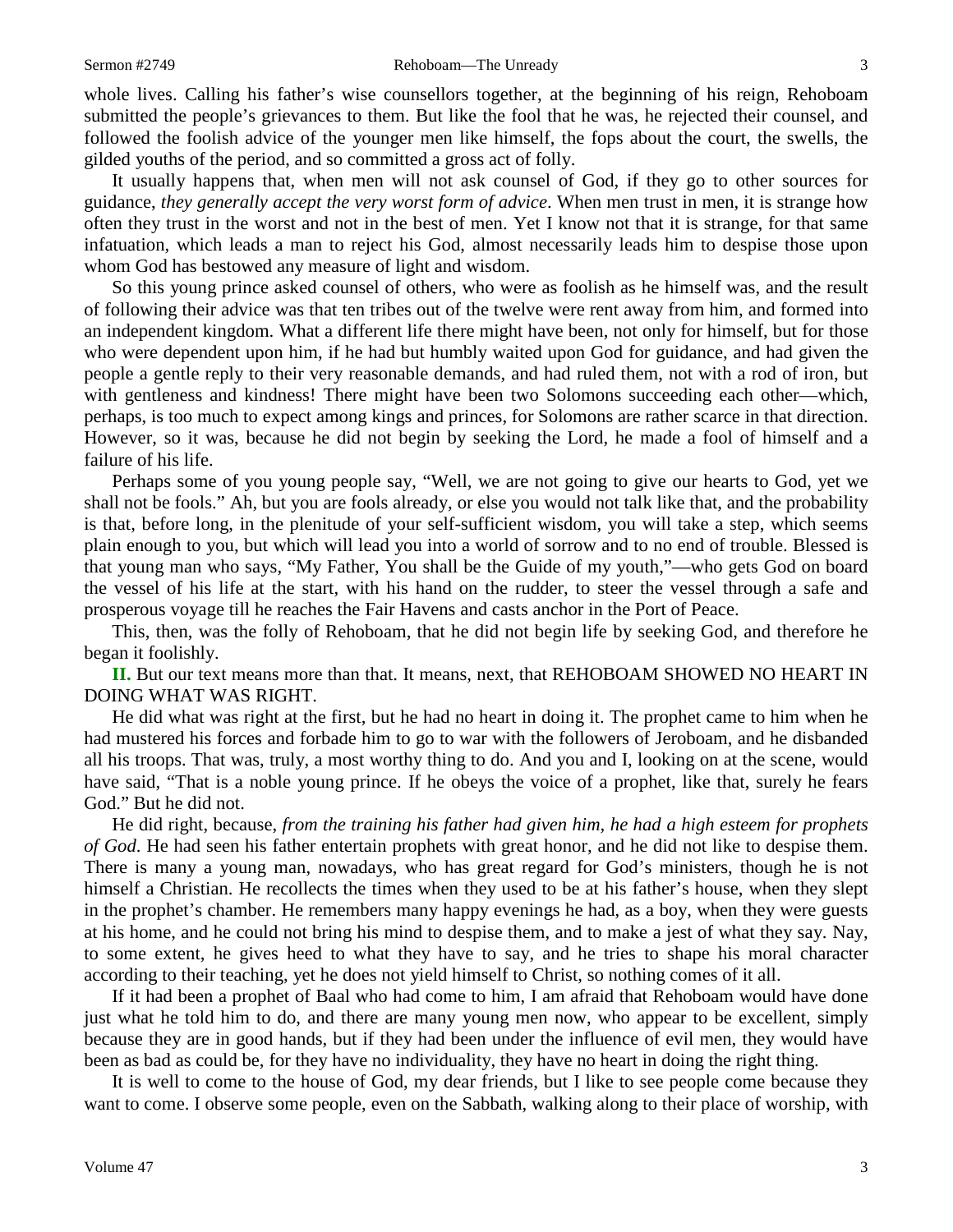their books under their arm in a most solemn manner, and all the while looking as if they were going to be flogged. And when they come out, they look just as if they had passed through that experience.

I like to see people go tripping to God's house with sacred joy, as if it was the merriest place in all the world. When I come into the Tabernacle, I often repeat those lines by Dr. Watts—

> *"Peace be within this sacred place, And joy a constant guest! With holy gifts, and heavenly grace, Be her attendants blest!*

*"My soul shall pray for Zion still, While life or breath remains; There my best friends, my kindred, dwell, There God my Savior reigns."*

It is well to worship the Lord heartily, with a zest, with holy fervor, to do it because you like to do it, and take a delight in it. It is one thing to be right in appearance and another thing to be right in your soul. "But" says one, "I thought it was best to do right when you do not like to do it. I thought there was something very meritorious if a person was religious though he could not endure it." No, that is hypocrisy and nothing else.

When a person puts on the garb of religion, all the while feeling that he would gladly take it off if he could—pretending to be a Christian, when, if he could have his own way, he would have a Continental Sabbath, he is nothing but a hypocrite. When he does get his own way, he manages to have his Continental Sabbath, and he just amuses himself all that he possibly can on God's holy day. No matter what the; foreigners do, he is among them in the very thick of it, and he thinks they have a very blessed kind of Sunday.

When he is at home, he does not do such naughty things—oh, no, certainly not! And this hypocrisy is what you think is virtue? Because you do not like true godliness, you think it must be good for you to pretend to imitate it, but that will never do. The psalmist rightly says, "Blessed is the man whose strength is in thee; in whose heart are the ways of them." He is the man who runs in the way of God's commandments with intense delight, but this Rehoboam did not do so. When he was doing right, he did it because he felt some respect for the prophet, but that was all.

It was soon evident that his heart was not right towards God, *for he imitated his father Solomon in his faults*. His father's great fault was the multiplication of wives and into this evil Rehoboam fell. And moreover, all the strength of Rehoboam's heart and soul went in what was a very proper direction in itself, namely, in the building of cities, and the storing of them with provisions, and fencing and garrisoning the towns—yet that direction was a very bad one because it took him away from God.

I like to see a young man, whatever he does, throw his whole soul into it, but not so act that he throws his soul away from God by it. There was some force in what the first of the Rothschilds is reported to have said, when he had been making money. Someone said to him, "You are bringing up your sons to make money, I suppose?" He answered, "Of course I am, what should they do else?" "But still," said the other, "I am sure that you must wish them to look to something higher and something better." "No," he replied, "I do nothing of the kind. If a man wants to make money, he must give his heart and his soul to it, and that is what these young men have to do, and they must not have their minds distracted from the one pursuit they have in life, namely, to make money, or else they will never succeed at; it."

I have no doubt there is much truth in that remark, which applies also to higher things. There is such a little real force in man, at his best, that he must put all of it into one thing if he is to have success in it. So this Rehoboam put his whole soul into one thin, and therefore, "he did evil, because he prepared not his heart to seek the LORD," but prepared his heart to seek after other things.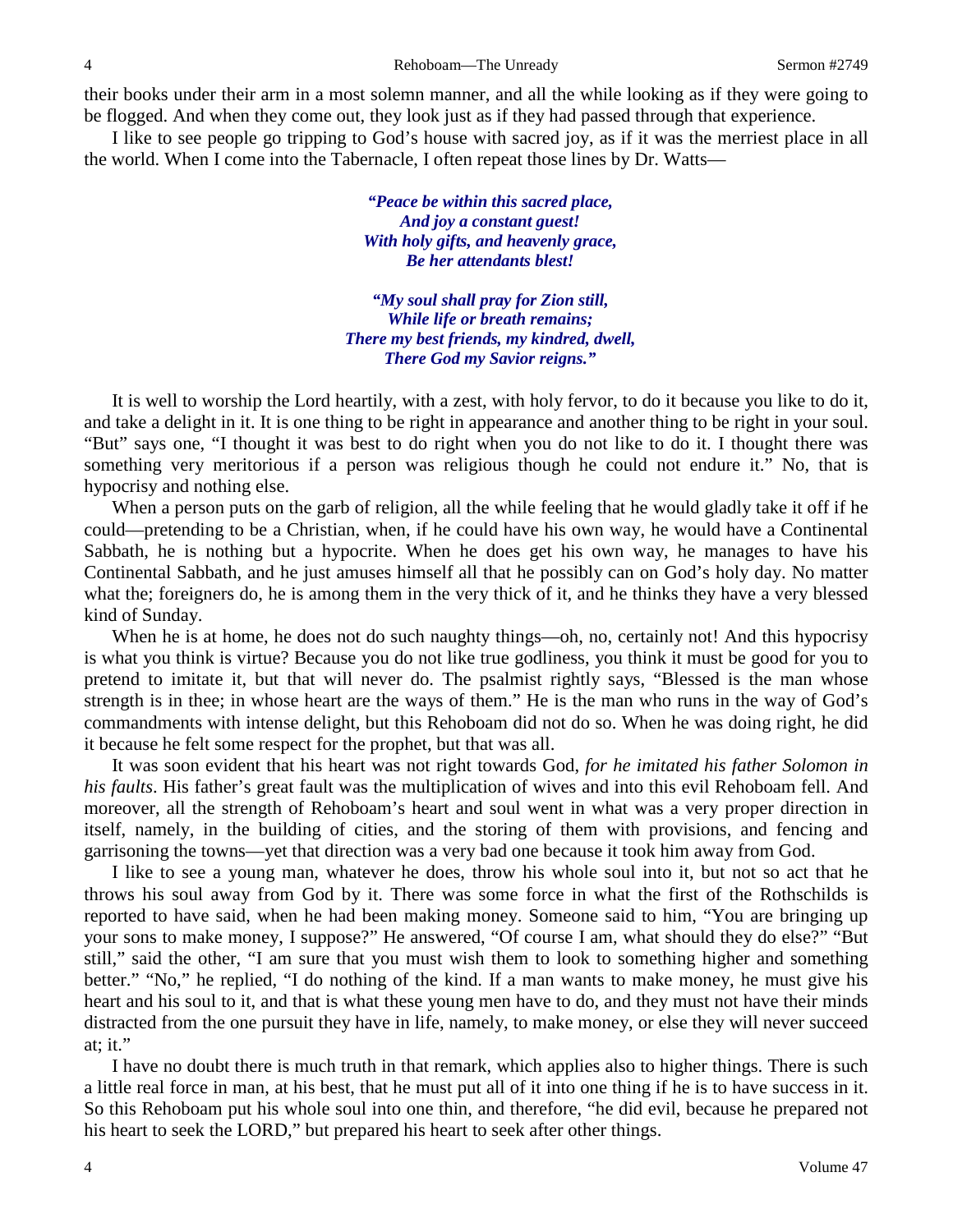"But" someone asks, "may not a man be attentive to business?" He ought to be. He should be diligent in business, but ever with this higher motive outreaching everything else, that he may win Christ, and be found in Him, that his life may bring glory to the God who made him, and to the Christ who redeemed him with His precious blood.

But oh, young man, if you do not prepare your heart to seek the Lord, if what you do, that is good, is done in a happy-go-lucky style, if you are good because you happen to be in a good connection, and you keep right because Christian people round about you keep you right, and you would not like to grieve your father, and vex your friend, then there is nothing in it at all. You will go to the bad one of these days, when you get into other circumstances, and meet with new temptations.

A man ought not to live depending upon somebody else's backbone. He should have one of his own, and if he has not, one of these days he will be crushed. If you profess to be, a Christian, throw your whole soul into it, and say, "Let others do as they will, as for me, I will serve the Lord, and not feel it a bondage, but take a delight in it, and I will serve Him with all my heart."

> *"Dare to be a Daniel, Dare to stand alone, Dare to have a purpose firm, Dare to make it known."*

**III.** There is a third point about Rehoboam, contained in the words of our text, "He did evil, because he prepared not his heart to seek the LORD," that is, HE WAS NOT FIXED AND PERSEVERING IN HIS RELIGON. The original bears that sense.

*He began well*, and in the first three years of his reign, the nation worshipped God. I do not suppose that he really did so himself, but still, he was on that side. He was one of the evangelical party. He was one of the God-fearing party and therefore he prospered. His apparent reverence for God brought the Levites to live in his dominions and brought others of the best people of Israel to come there, and to strengthen his hands. Thus he prospered. And you might have thought that, as his religion brought him prosperity, he would stick to it. Not he, there was no "stick to it" in him.

As soon as ever he prospered, *he began to grow proud*. He was a fine fellow, he had splendid kingdom, a very attractive dominion—did not the good people all come there? So, growing proud, he began to forsake the Lord, and the people, following his evil example, worshipped in groves instead of coming to the temple at Jerusalem.

Worse than that, they set up graven images and idolatrous pillars, and their heart went aside from God, and they practiced the most accursed sin that ever stained and defiled the face of the earth. You know the sin for which God sent the judgment of fire upon Sodom and Gomorrah, and there were some of these people who thus sinned, making an act of worship out of the most bestial crime. Yet Rehoboam did not trouble himself about that. When the people feared God, he was willing then they should do so, and now, if they followed Ashtaroth, they might do as they liked.

He was, after all, but a young ruler, who thought that the principal business of a king was to enjoy himself, so he let things go just as they could. He was king, but still—well, if God was good, it was proper for good people to reverence him. But if other people did not, he did not trouble his head much about that matter, it sat very lightly upon him.

In consequence of this, *God brought up Shishak from Egypt*, with multitudes of chariots and horsemen, and an innumerable host of people. Then were the Jews in a state of great alarm, and Rehoboam, who went to be molded any way—for he had a sort of india-rubber heart—humbled himself, and the princes of Israel humbled themselves. God knew that these other people were sincere in humbling themselves, so He allowed their sincerity to season the whole bulk, and he therefore accepted the humiliation of king and people, and delivered them.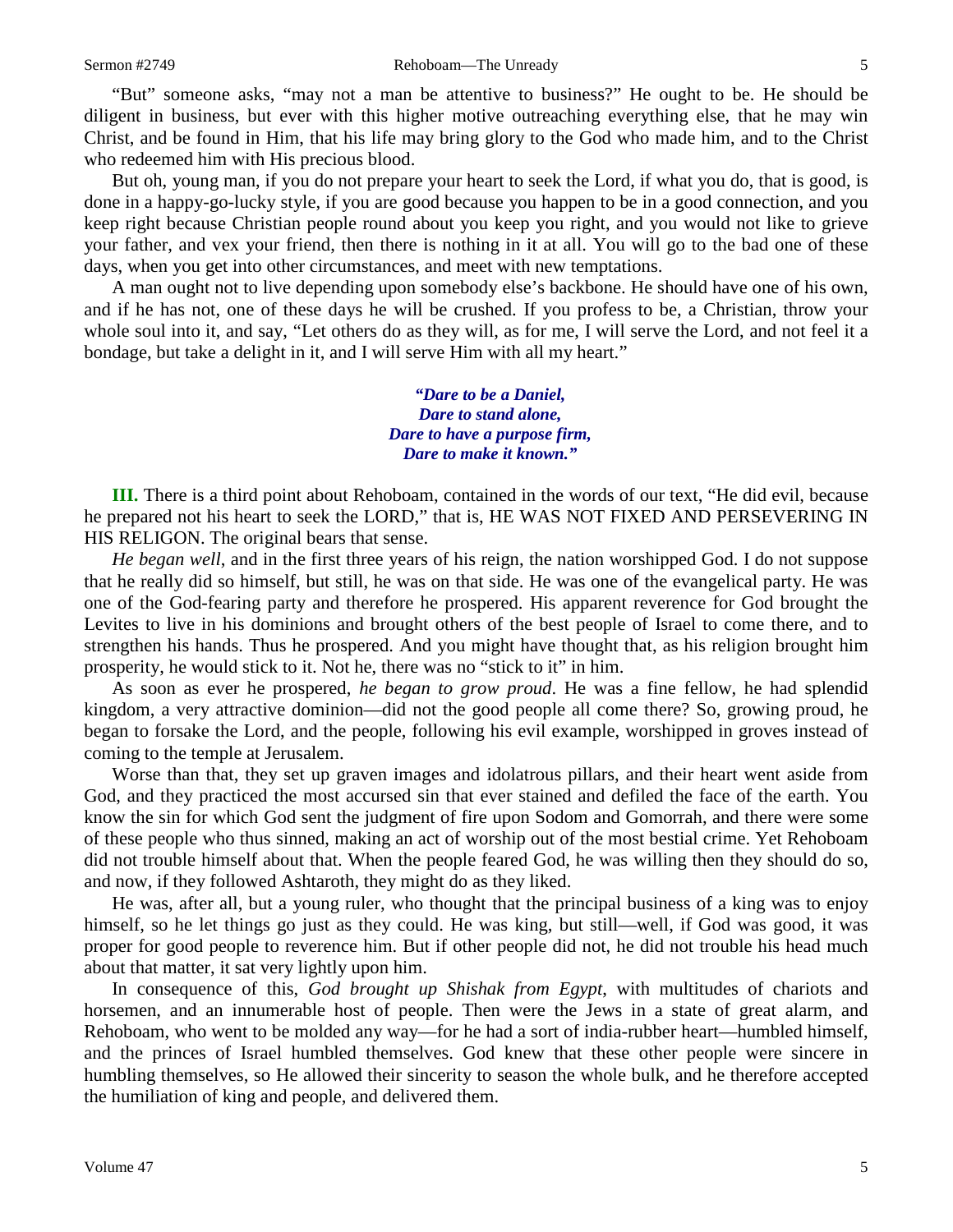You see how readily Rehoboam went, first towards God, then towards idols, and then back again towards God. *He was always ready to shift and change*. He wrought no great reforms in the land. We do not read that he held a great Passover, as Hezekiah did, or that the high places were taken away, but as soon as Shishak was gone, he felt perfectly content. There was not anything real and permanent in his religion. It did not hold him. He held it sometimes, but it never held him.

O dear friends, is not this Rehoboam a specimen of a great many people who are living now? They get into a warm-hearted meeting, and they feel the power of it. They meet a friend, and he takes them into different society altogether, where there are merry songs and plentiful jokes, and they feel the power of that. They hold with the hare and they run with the hounds. They are "everything by starts and nothing long," and the result is that they do evil. For, when a man is not fixed in his resolve to do good—when he does not take his stand in the name of God, with a life and death determination, it is not doubtful which way he will go.

**IV.** The last point involved in this, description of Rehoboam is this, HE HAD NO CARE ABOUT SERVING GOD.

He did not care whether he served the Lord or not. And as to serving Him in a right spirit, that never entered into his head. He never "prepared his heart." If he went to a service—well, he was there, but that was all. Some people, who have come here tonight, never thought of breathing a prayer before they came, nor after they entered the building. They would even venture, if we allowed them, to partake of the communion at the Lord's table without self-examination and without prayer. They do everything without any preparation of the heart.

But look you, sirs, *if there is no care about making the heart go right, it must go wrong*, because the natural tendency of our mind is toward evil. If you leave your heart to follow its own natural impulse, it is impossible that it should seek the Lord. It is only when it is prepared to seek the Lord that it ever seeks Him, and that preparation of the heart is from God. So that, if we do not ask the Lord to prepare our hearts to seek Him, we shall never seek His face at all.

And look you yet again, *all the current in which we are found runs the wrong way*, so that, if there is no preparation of the heart, we know which way it will go. Company will draw it, not towards right, but towards wrong, and the set of the age—the general current of the period—is not towards God, but away from Him. If you put a barge in the middle, of the river, I know which way it will go—it will go with the tide. It is only by adjusting the rudder, and by wise steering, and hard rowing, that it could be made to go against it. So, if your heart is not prepared to seek the Lord, it will not seek Him, it is sure to go in the other direction.

What is preparing the heart to seek the Lord? I should say that it is something like this.

First, *to feel my need of God*. What can I, a creature, do without my Creator? What can I do without a Father in heaven? I have offended Him, I have sinned against Him, I have gone far away from Him, but I want Him to forgive me and to save me. We must be conscious of this need. May the Spirit of God prepare us to seek the Lord by giving us a deep sense of our desperate need of God's mercy!

The next thing is, *to cry unto God for help*, "Lord, save me! God be merciful to me a sinner! Renew my heart, change my nature, subdue my stubborn will, and make me Your child!" Prayer prepares the heart to seek the Lord, and you will never seek Him if you do not pray to Him. In fact, prayer is an essential exercise in seeking the Lord.

Then, further, if we would be prepared to seek the Lord, there must be *a submission of ourselves to His guidance*—a coming to Him, and saying, "Here I am, Lord, make me what I ought to be. I agree to Your commandments. I delight in them, help me to run in them. I yield my proud selfhood, and lay down at Your feet my prejudices and my willfulness, and ask You now to guide me in the right way."

There must also be *the acceptance of God's plan of salvation*. He who would live the right kind of life must come to God, and say, "My God, You save them that believe, help me to believe. You give eternal life to as many as believe in Jesus Christ, Your Son. Lord, I believe, help You my unbelief." This is the true way of preparing the heart to seek the Lord.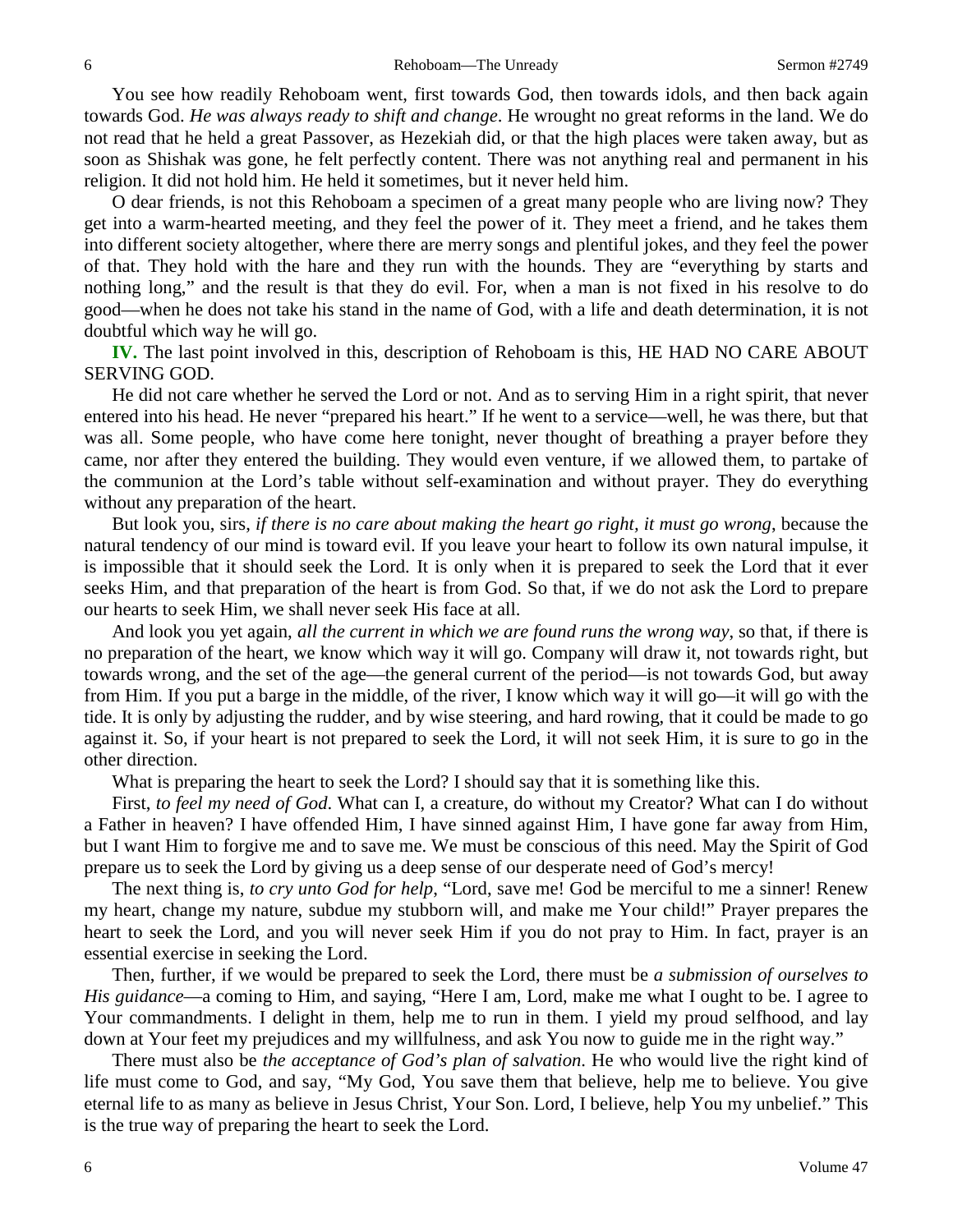And even when that faith is given, the right preparation is *to serve God always with thoughtfulness and care*—not to go blundering on anyhow, hit or miss, as some do. It is a terribly sad thing to pretend to serve God without thought, without watchfulness, without care, for God is not such a one that we may rush into His presence whenever we like, without premeditation, solemnity, or reverence. If you were to go to visit a king, you must be prepared to enter the royal presence under court regulations, and to behave yourself in a seemly manner—and much more is this necessary when we seek the Lord. Every holy duty ought to be thought over carefully. Every prayer, every almsgiving, every attempt to serve God, should be done with due consideration, and with holy anxiety to do it in the right manner, at the right time, and in the right spirit.

Now, because Rehoboam did not act thus, and did not, indeed, care to trouble his brain about such things as this, "he did evil." And if any man here says, "Well. I do not trouble about religion. I believe I shall be all right. I cannot be always sitting down, and pulling a long face, and reading the Bible, and trying to find out how I am to live. I just take the first chance that comes and do the best I can."

If you talk like that, you will do evil as surely as you are a man, for he who devotes not his whole soul to fighting the battle of life will certainly lose it. To go to heaven is not such an easy matter that every fool may do it before breakfast. It is a thing which, as it needed the blood of the Son of God to pave the way, and needed the eternal Spirit Himself to give us life to run in that way, is a matter of serious import and of solemn moment, and the whole heart, and soul, and strength must be set upon the attainment of eternal life, or we shall not secure it. "The kingdom of heaven suffered violence, and the violent take it by force." So, may God the Holy Ghost help you to think seriously about divine things or else you will do evil because you prepared not your heart to seek the Lord.

Now I want just two or three minutes more in order to make an application of my subject, and first, dear friends, is it not possible—I want to whisper this round among the members of this church—is it not quite possible that there may be some nominal professors who come under the description in the text? Their conduct appears to be admirable, and hitherto probably has been so, but they have never prepared their heart to seek the Lord. I fear that, in all our churches, there are people who are called Christians simply because they were brought up among Christians. They need to be brought down, to be converted, regenerated, born again, for they have only been born after the flesh.

There was an Ishmael in the household of Abraham, so we need not wonder if there are such people in all our churches. They have never prepared their hearts to seek the Lord. It has not been heart-work with them. Perhaps conscience sometimes says to them, "Is it not a pity that you ever joined the church?" Now I know who will take this question home and fret over it. It is you good creatures for whom I do not mean it, but those to whom it specially applies will say, "Oh, he cannot mean me!" There are, alas! many such people; and they are hardly likely to be converted now, because they entered the church before they were converted and consequently, whatever is said, they think, "He cannot mean me."

But my dear friend, we do mean the very person who says, "He cannot mean me," and we do not mean some of those who take home those searching questions and are troubled by them. Whenever anybody says to me, "Oh, I am afraid I am a hypocrite!" I do not think he really is one. I never knew one, who was really a hypocrite, who was afraid he was one—those who are so truly usually have no such fear.

Still, it will be well for each of us to ask these questions, "Is my heart prepared to seek the Lord? Is my heart in my religion? Do I try to serve God with all my heart? Do I make it a matter of serious thought or is my religion all upon the outside?" If it be so, the probability is that, one of these, days, there will come a sudden temptation to you and. over you will go.

I have known ministers, deacons, and elders—grey old men—fall into sins which one would have thought only silly boys would fall into and we can only think, when we see such men apostatize, that they never prepared their heart to seek the Lord. Their religion was only skin-deep. It was not that true Christianity which has its root in the soul by the effectual working of the Holy Spirit.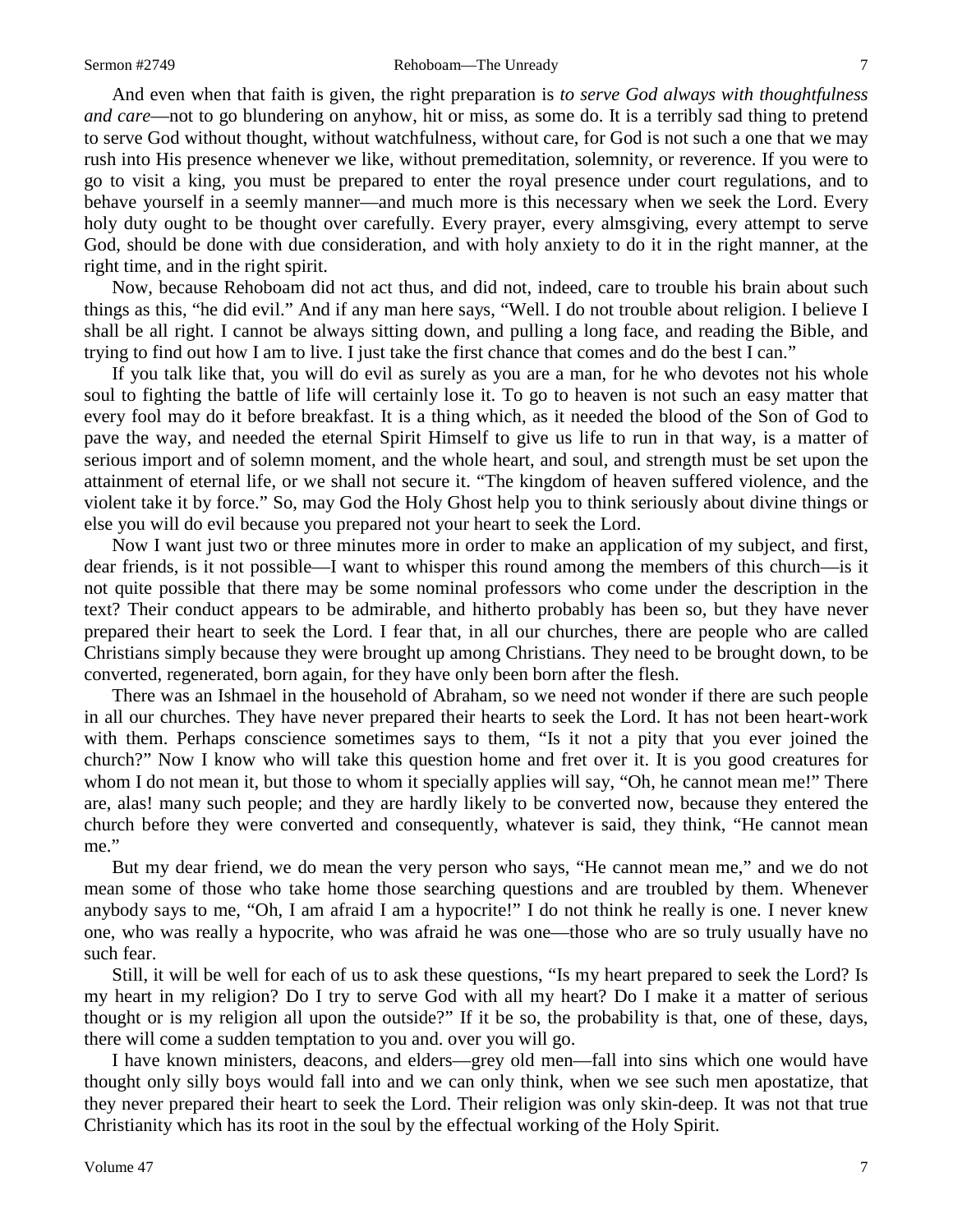Now another question. Are there any young men here, who are very hopeful and promising characters, who like religious gatherings, and attend to everything that is of good repute, and yet have not sought and found the Lord? Shall I tell you what troubled me before I gave my heart to Christ? It was something which had great influence upon me in bringing me to decision.

There was a boy at school, who was some few years older than I was, and he was a very excellent lad. My father (you know that fathers speak thus sometimes) used to tell me he wished I was half as good as that boy was—he was a kind of pattern lad. Well, he grew up and came to London to a drapery establishment. He wrote home most delightful letters to his mother, telling her that he was going to hear such-and-such a minister on Sunday morning, and such another one on Sunday evening. And I used to hear what a good lad he was.

All of a sudden he came home. He could not be kept in the establishment, there was money missing, and he was suspected of stealing it. He had not been to those places of worship at all. He had spent his Sundays—well, Satan knew where. He had been as bad as bad could be all the while he was there. My father never mentioned him to me anymore, but I distinctly recollect feeling just this, "Well, if So-andso, whom I thought and believed, and who seemed to be such a good lad, to whom I used to look up, has turned out such a downright scamp, may not I do the same?"

It seemed to me that, if I did not begin in a better way than he did, by really getting anew heart and aright spirit, I might come morally to the same sort of smash as he did. And I may further tell you that, among the things that led me to Christ, was the doctrine of the final perseverance of the saints. I heard that He would keep the feet of His saints, and I said to myself, "Then, if I give myself to Him, He will ensure the preservation of my character, and He will keep me to the end." And the only bargain I ever made with Him, when I gave myself up to Him, was that He would ever have me in his holy keeping.

O young men, I can recommend that plan to you! I earnestly entreat you not to commence life even with the best moral resolutions. Go straight away to the Lord Jesus and ask Him to grant you grace that you may give yourself up wholly to Him. You cannot keep yourself, but He can keep you, and He will keep you even unto the end, for He has said, "My sheep hear my voice, and I know them, and they follow me: and I give unto them eternal life; and they shall never perish, neither shall any man pluck them out of my hand."

Lastly, do I address anyone—old or young, it is no matter—who, like Rehoboam, has not sought the Lord, and like Rehoboam has got into a world of trouble through it? Have you lost the ten tribes? Has Shishak come against you? You did wrong, you know you did, for you forsook your God, and now, after that, do you still refuse to seek Him? For, mark you, Rehoboam did not prepare his heart to seek the Lord even after he had been attacked by the king of Egypt.

Chastisements are lost upon some people. There is someone of Rehoboam's sort here tonight. It is the first time he has been out since his serious illness. Blessed be God that you did not die then, my friend. You know what the angels heard you say when you were lying on your bed. "Please God, if I am ever raised up from this illness, I will seek the Lord." That is partly the reason why you are here, and I am very glad to see you.

But you must not think that coming here will save you. It is no use seeking the Tabernacle, you must seek the Lord. Oh, do not, I pray you, let this warning be neglected, nor let the vow that was registered in heaven be forgotten, but do seek the Savior with all your heart!

And you, my friend, over yonder, were in a shipwreck. There were many lives lost, and you had been a swearing fellow, but you said, "Please God I get ashore, I will turn over a new leaf." Well I do not think the new leaf is much improvement on the old one. That was not what you meant, was it? It was that you would become a better man if you were saved from the jaws of hell. You were saved from the watery grave, yet you have not prepared your heart to seek the Lord.

O my dear friend, God does not send Shishak many times, you know! After He has sent him once, and there is no softening of the heart, or girding up of the loins to seek Him, He will send another messenger, and it will be written of you, as it was of Rehoboam, "He slept with his fathers, and his son